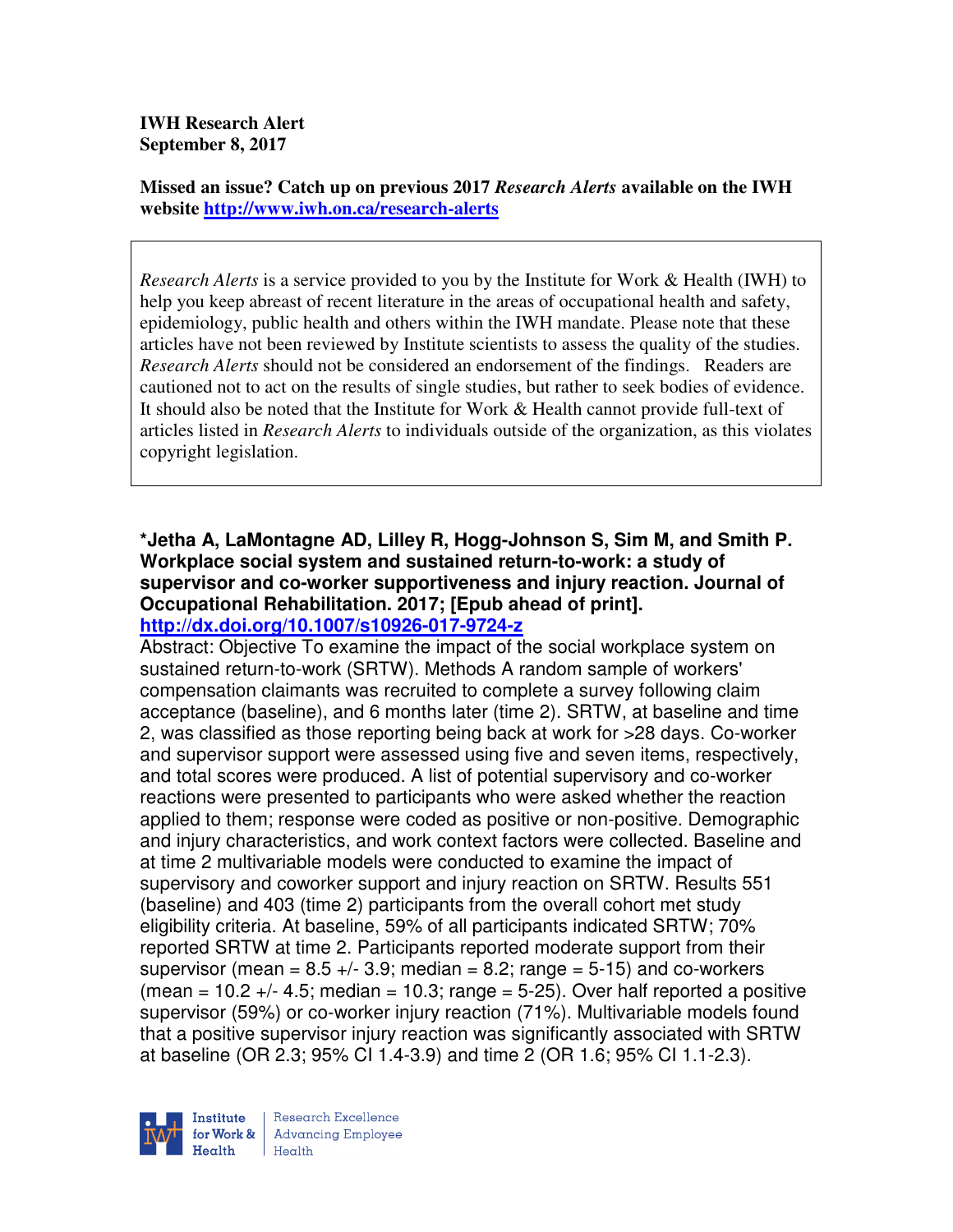Conclusions Promoting supervisor positivity towards an injured worker is an important organizational work disability management strategy

## **Anderson J, Williams AE, and Nester C. An explorative qualitative study to determine the footwear needs of workers in standing environments. Journal of Foot and Ankle Research. 2017; 10:41.**

**http://dx.doi.org/10.1186/s13047-017-0223-4 [open access]** Abstract: BACKGROUND: Many work places require standing for prolonged periods of time and are potentially damaging to health, with links to musculoskeletal disorders and acute trauma from workplace accidents. Footwear provides the only interaction between the body and the ground and therefore a potential means to impact musculoskeletal disorders. However, there is very limited research into the necessary design and development of footwear based on both the physical environmental constraints and the personal preference of the workers. Therefore, the purpose of this study was to explore workers needs for footwear in the 'standing' workplace in relation to MSD, symptoms, comfort and design. METHOD: Semi-structured interviews were conducted with participants from demanding work environments that require standing for high proportions of the working day. Thematic analysis was used to analyse the results and gain an exploratory understanding into the footwear needs of these workers. RESULTS: Interviews revealed the environmental demands and a very high percentage of musculoskeletal disorders, including day to day discomfort and chronic problems. It was identified that when designing work footwear for standing environments, the functionality of the shoe for the environment must be addressed, the sensations and symptoms of the workers taken into account to encourage adherence and the decision influencers should be met to encourage initial footwear choice. Meeting all these criteria could encourage the use of footwear with the correct safety features and comfort. Development of the correct footwear and increased education regarding foot health and footwear choice could help to reduce or improve the effect of the high number of musculoskeletal disorders repeatedly recorded in jobs that require prolonged periods of standing. CONCLUSION: This study provides a unique insight into the footwear needs of some workers in environments that require prolonged standing. This user based enquiry has provided information which is important to workplace footwear design

# **Burr H, Hasselhorn HM, Kersten N, Pohrt A, and Rugulies R. Does age modify the association between psychosocial factors at work and deterioration of self-rated health? Scandinavian Journal of Work, Environment & Health. 2017; 43(5):465-474.**

**http://dx.doi.org/10.5271/sjweh.3648** 

Abstract: Objectives Few epidemiological studies have examined whether associations of psychosocial working conditions with risk of poor health differ by age. Based on results from mostly cross-sectional studies, we test whether (i) psychosocial relational factors (social support) are more strongly associated with

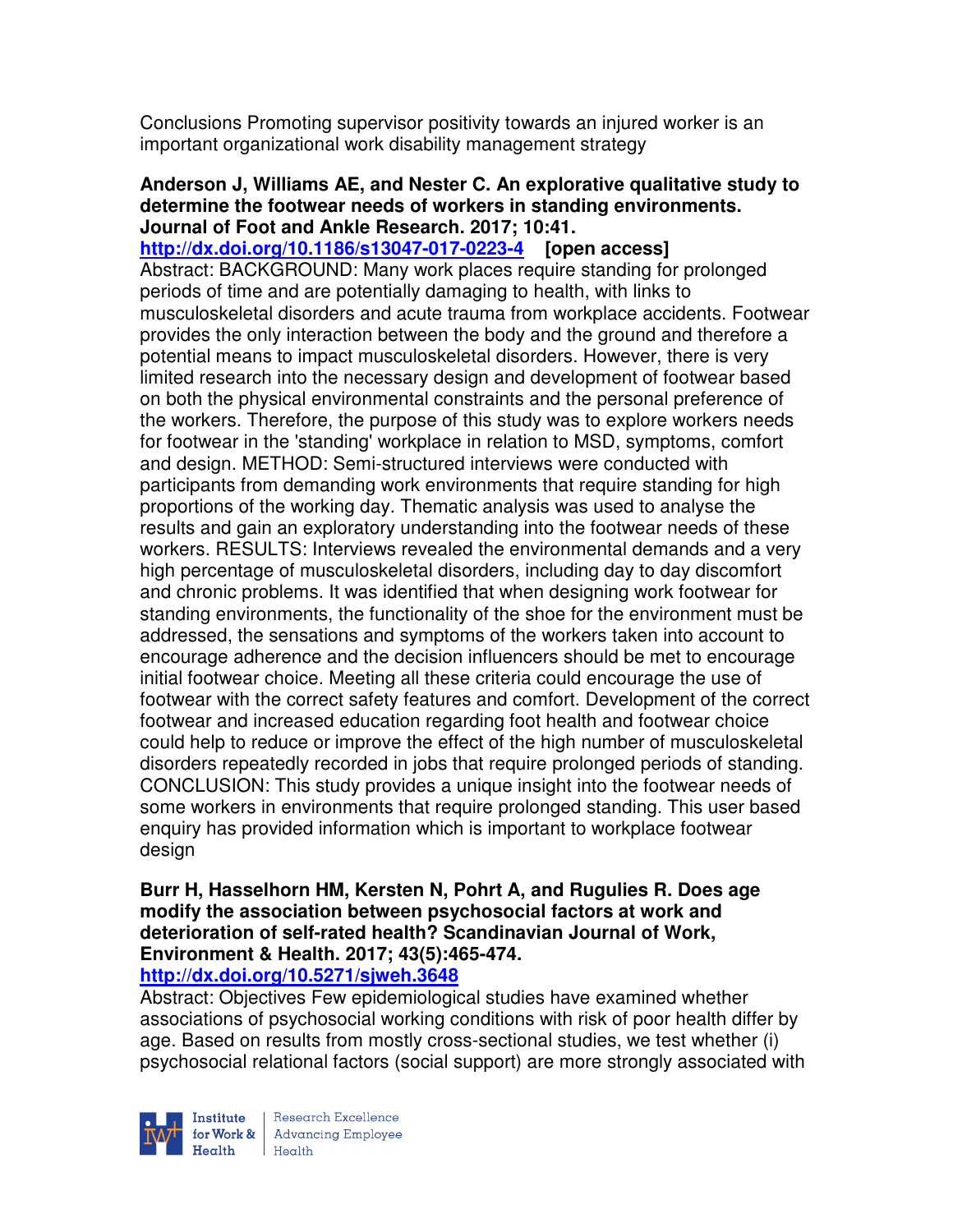declining health of older than younger employees and (ii) psychosocial job factors (workpace, influence, possibilities for development) are more strongly associated with declining health of younger than older employees. Methods We extracted two cohorts from the Danish Work Environment Cohort Study (DWECS): the 2000-2005 and 2005-2010 cohorts. The participating 5281 employees with good self-rated health (SRH) at baseline were observed in 6585 5-year time windows. Using log-binomial regression analyses, we analysed whether psychosocial factors at work predicted 5-year deterioration of SRH. Effect modification by age was estimated by calculating relative excess risk due to interaction (RERI). Results High workpace among men, low influence at work as well as low social support from colleagues among women, and low possibilities for development and low social support from supervisors among both genders predicted 5-year decline in SRH. Of the 20 interaction analyses, only 1 was statistically significant and in the opposite direction of what was hypothesized (higher risk for declining SRH among middle-aged men with low possibilities for development compared to the young men with high possibilities for development). Conclusions Psychosocial working conditions predicted decline in SRH in this 5-year follow-up study. The model did not support our hypotheses about modifying effects by age

# **Buys N, Wagner S, Randall C, Harder H, Geisen T, Yu I, Hassler B, Howe C, and Fraess-Phillips A. Disability management and organizational culture in Australia and Canada. Work. 2017; 57(3):409-419.**

## **http://dx.doi.org/10.3233/WOR-172568**

Abstract: BACKGROUND: Organizational culture has received increasing attention in terms of its influence on workplace health and productivity, yet there has been little research on its relationship with employer-based disability programs. OBJECTIVE: This study explored the relationship between disability management and organizational culture in Australian and Canadian organizations. METHODS: Thematic analysis was conducted on data from semistructured interviews with 16 employees, including injured workers, human resource managers and disability managers in two Australian and two Canadian large organizations. RESULTS: Seven themes were identified: 1. Consistency between espoused beliefs and artifacts in organization; 2. Genuineness of interest in well-being of injured worker; 3. Level of ongoing support of worker following injury; 4. Communication with injured workers; 5. Level of support from supervisors and co-workers; 6. Promptness in claims processing and covering medical costs and; 7. Focus on wellness and injury prevention. It was found that organizational culture may impact the delivery and perceived value of employerbased disability management programs. CONCLUSIONS: Given the potential relationship between organizational culture and disability management, employers should facilitate a positive workplace culture by ensuring consistency among underlying values, espoused values and actual treatment of employees, including injured workers

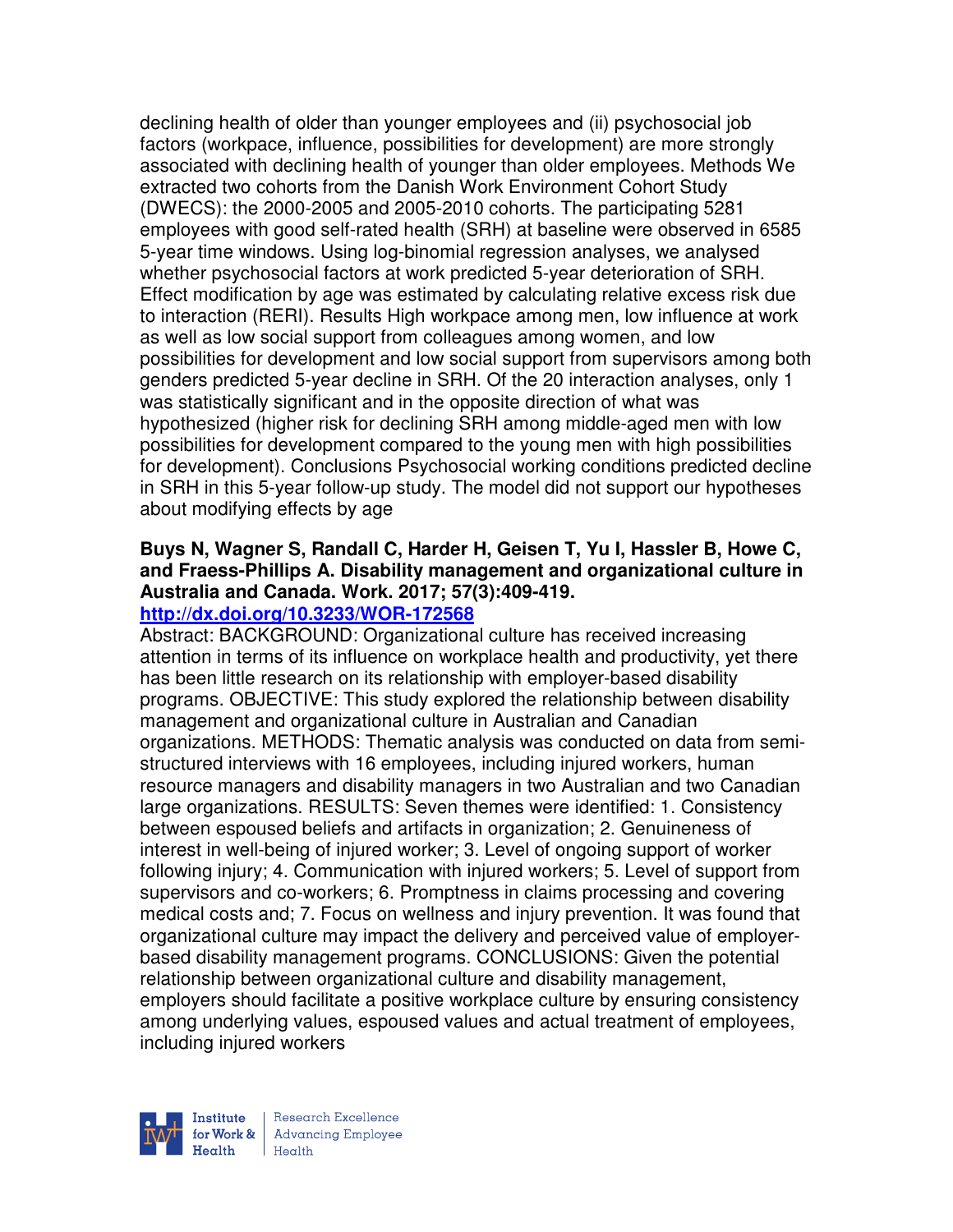## **Campos-Fumero A, Delclos GL, Douphrate DI, Felknor SA, Vargas-Prada S, Serra C, Coggon D, and de Porras DGR. Low back pain among office workers in three Spanish-speaking countries: findings from the CUPID study. Injury Prevention. 2017; 23(3):158-164.**

**http://dx.doi.org/10.1136/injuryprev-2016-042091** 

Abstract: OBJECTIVES: To assess the differences in the prevalence and incidence of low back pain (LBP) and associated disability among office workers in Costa Rica, Nicaragua and Spain. METHODS: Data were collected at baseline (n=947, 93% response) in November 2007 and at follow-up after 12 months (n=853, 90% response). Six outcome measures were examined: baseline prevalence of (1) LBP in the past 12 months, (2) LBP in the past month and (3) disabling LBP in the past month; and at follow-up: (4) incidence of new LBP in the past month, (5) new disabling LBP and (6) persistent LBP. Differences in prevalence by country were characterised by ORs with 95% CIs, before and after adjustment for covariates. RESULTS: Prevalence of LBP in the past month among office employees in Costa Rica (46.0%) and Nicaragua (44.2%) was higher than in Spain (33.6%). Incidence of new LBP was 37.0% in Nicaragua (OR=2.49; 95% CI 1.57 to 3.95), 14.9% in Costa Rica (OR=0.74; 95% CI 0.41 to 1.34) and 19.0% in Spain (reference). Incidence of new disabling LBP was higher in Nicaragua (17.2%; OR=2.49; 95% CI 1.43 to 4.34) and Costa Rica (13.6%; OR=1.89; 95% CI 1.03 to 3.48) than Spain (7.7%), while persistence of LBP was higher only in Nicaragua. CONCLUSIONS: Prevalence of LBP and disabling LBP was higher in Costa Rican and Nicaraguan office workers than in Spain, but the incidence was higher mainly in Nicaragua. Measured sociodemographic, jobrelated and health-related variables only partly explained the differences between countries, and further research is needed to explore reasons for the remaining differences

**Dalgaard VL, Aschbacher K, Andersen JH, Glasscock DJ, Willert MV, Carstensen O, and Biering K. Return to work after work-related stress: a randomized controlled trial of a work-focused cognitive behavioral intervention. Scandinavian Journal of Work, Environment & Health. 2017; 43(5):436-446.** 

#### **http://dx.doi.org/10.5271/sjweh.3655**

Abstract: Objectives This study aimed to evaluate the effect of a stress management intervention (SMI) on lasting return to work (RTW) among patients with work-related stress complaints. Methods Sickness benefit departments from three local municipalities referred patients on sick leave with work-related adjustment disorders or mild depression to the Department of Occupational Medicine, Regional Hospital West Jutland. A 2x randomization procedure allocated patients into one of three groups: intervention (N=58), control A (which received a clinical assessment; N=56), or control B (no assessment; N=49). Treatment comprised individual work-focused cognitive behavioral therapy (CBT) with an optional workplace intervention. The outcome was time until lasting RTW (16 and 44 weeks follow-up) using register data. Results Median number of

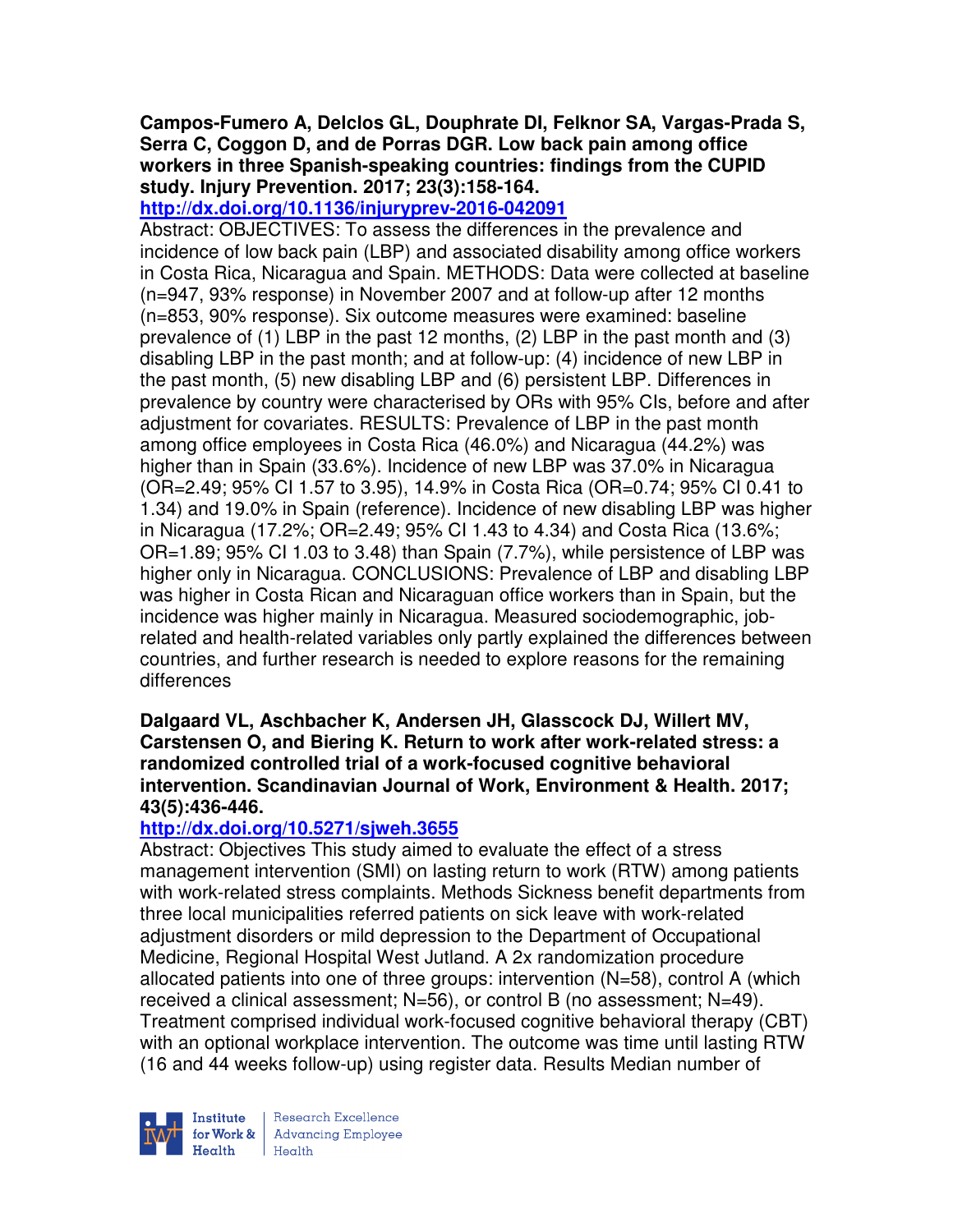weeks until lasting RTW was 15, 19, and 32 for the intervention group, control A, and control B respectively. However, for group B, clinical assessment was not part of the inclusion process, which may have introduced selection bias. In the fully-adjusted Cox regression model, the intervention group exhibited significantly faster lasting RTW at 44 weeks; hazard ratio (HR) 1.57 [95% confidence interval (95% CI) 1.01-2.44] relative to control group A, with a non-significant trend evident at 16 weeks; HR 1.70 (95% CI 0.94-3.10), when controlling for age, gender, occupation, sick leave during previous year, full or partial sick leave, and diagnosis. Unadjusted analyses remained directionally consistent but were reduced to marginal significance. Conclusions There was a tendency towards faster lasting RTW in the intervention group compared to control A, which received clinical assessment, in all analyses. The intervention group returned to work about 4 weeks earlier than control A, which could translate into substantial financial gains

#### **Darvishi E, Khotanlou H, Khoubi J, Giahi O, and Mahdavi N. Prediction effects of personal, psychosocial, and occupational risk factors on low back pain severity using artificial neural networks approach in industrial workers. Journal of Manipulative and Physiological Therapeutics. 2017; [Epub ahead of print].**

## **http://dx.doi.org/10.1016/j.jmpt.2017.03.012**

Abstract: OBJECTIVES: This study aimed to provide an empirical model of predicting low back pain (LBP) by considering the occupational, personal, and psychological risk factor interactions in workers population employed in industrial units using an artificial neural networks approach. METHODS: A total of 92 workers with LBP as the case group and 68 healthy workers as a control group were selected in various industrial units with similar occupational conditions. The demographic information and personal, occupational, and psychosocial factors of the participants were collected via interview, related questionnaires, consultation with occupational medicine, and also the Rapid Entire Body Assessment worksheet and National Aeronautics and Space Administration Task Load Index software. Then, 16 risk factors for LBP were used as input variables to develop the prediction model. Networks with various multilayered structures were developed using MATLAB. RESULTS: The developed neural networks with 1 hidden layer and 26 neurons had the least error of classification in both training and testing phases. The mean of classification accuracy of the developed neural networks for the testing and training phase data were about 88% and 96%, respectively. In addition, the mean of classification accuracy of both training and testing data was 92%, indicating much better results compared with other methods. CONCLUSION: It appears that the prediction model using the neural network approach is more accurate compared with other applied methods. Because occupational LBP is usually untreatable, the results of prediction may be suitable for developing preventive strategies and corrective interventions

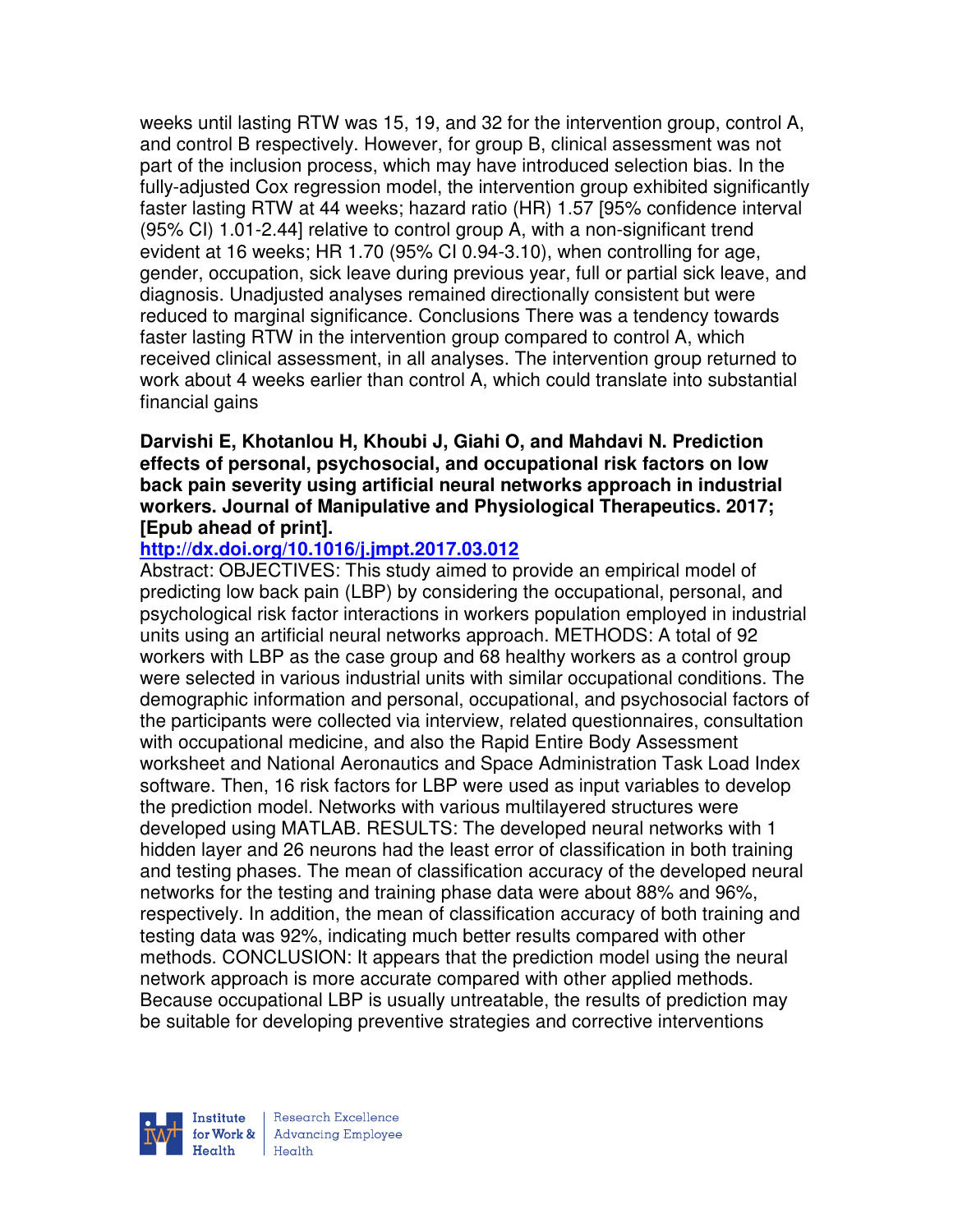**Dobbins M. Rapid review guidebook: steps for conducting a rapid review. Hamilton, ON: National Collaborating Centre for Methods and Tools; 2017. http://www.nccmt.ca/uploads/media/media/0001/01/a816af720e4d587e13da6 bb307df8c907a5dff9a.pdf** 

#### **Heuch I, Heuch I, Hagen K, and Zwart JA. Physical activity level at work and risk of chronic low back pain: a follow-up in the Nord-Trondelag Health Study. PLoS ONE. 2017; 12(4):e0175086.**

**http://dx.doi.org/10.1371/journal.pone.0175086 [open access]** Abstract: BACKGROUND: Physical activity in leisure time seems to reduce the risk of low back pain, but it is not known whether occupational activity, as recorded in a representative working population, produces a higher or lower risk. OBJECTIVE: To study associations between physical activity level at work and risk of chronic low back pain. METHODS: Associations were examined in a Norwegian prospective study using data from the HUNT2 and HUNT3 surveys carried out in the whole county of Nord-Trondelag. Participants were 7580 women and 7335 men who supplied information about physical activity level at work. Levels considered were sedentary work, work involving walking but no heavy lifting, work involving walking and heavy lifting, and particularly strenuous physical work. Nobody in the cohort was affected by chronic low back pain at baseline. After 11 years, participants reported whether they suffered from chronic low back pain. Generalized linear modelling with adjustment for potential confounders was applied to assess associations with risk factors. RESULTS: In age-adjusted analyses both women and men showed statistically significant associations between physical activity at work and risk of chronic low back pain, suggesting positive relationships. For particularly strenuous physical work the relative risk of chronic low back pain was 1.30 (95% CI: 1.00-1.71) in women and 1.36 (95% CI 1.17-1.59) in men, compared to sedentary work. Women still showed a general association with activity level after adjustment for education, leisure time physical activity, BMI, smoking and occupational category. In men, the higher risk was only maintained for particularly strenuous work. CONCLUSION: In this cohort, women had a higher risk of chronic low back pain with work involving walking and heavy lifting or particularly strenuous work, compared to sedentary work. Men participating in particularly strenuous work also experienced a higher risk of chronic low back pain

**Kothari A, McCutcheon C, and Graham ID. Defining integrated knowledge translation and moving forward: a response to recent commentaries. International Journal of Health Policy and Management. 2017; 6(5):299-300. http://dx.doi.org/10.15171/ijhpm.2017.15 [open access]** 

**Lindsay S, Cagliostro E, Albarico M, Srikanthan D, and Mortaji N. A systematic review of the role of gender in securing and maintaining employment among youth and young adults with disabilities. Journal of Occupational Rehabilitation. 2017; [Epub ahead of print]. http://dx.doi.org/10.1007/s10926-017-9726-x** 



**Institute** Research Excellence<br> **for Work &** Advancing Employee Health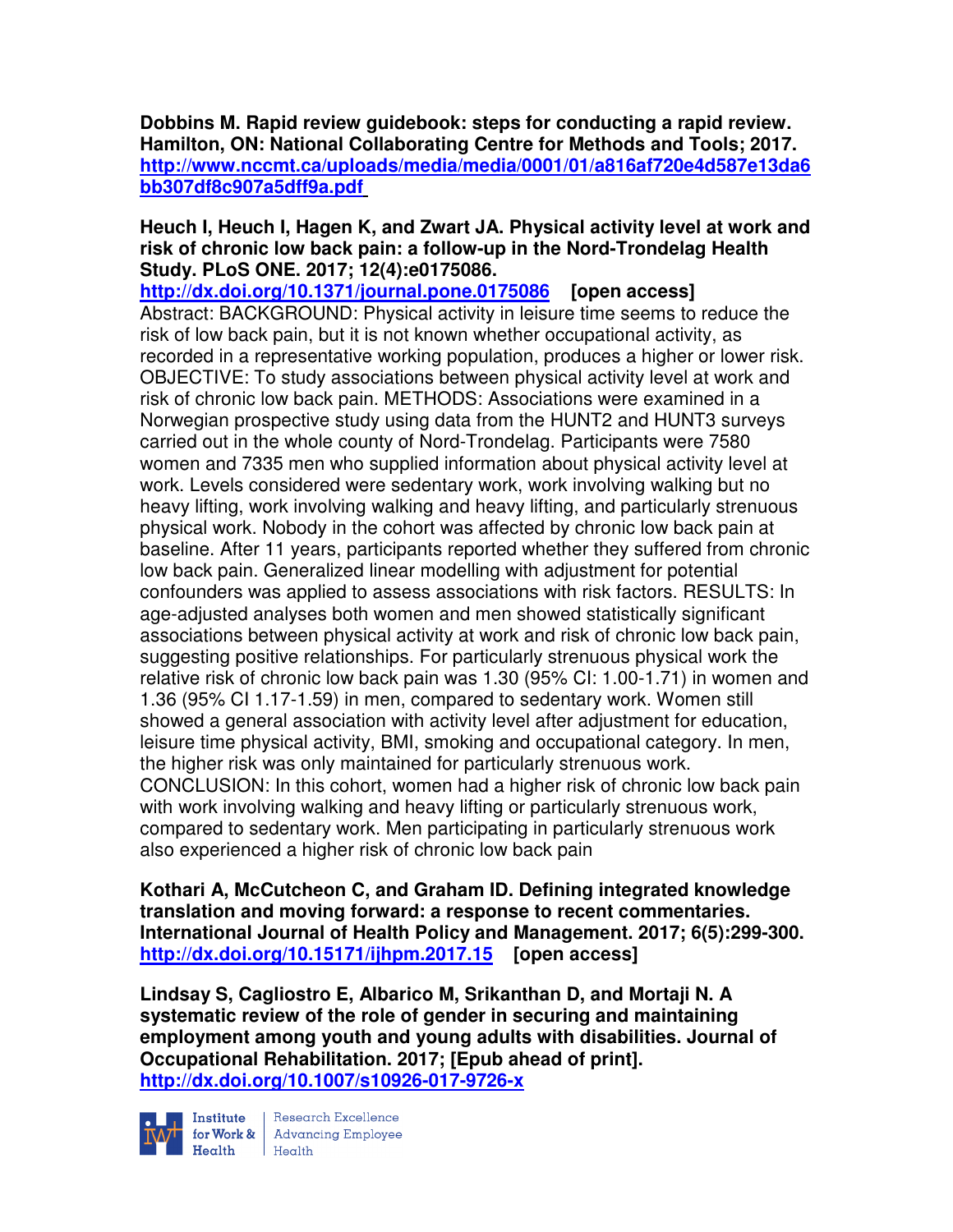Abstract: Purpose There is a critical need for gender-specific vocational supports for young adults with disabilities as they transition to employment. We conducted a systematic review to explore the role of gender in securing and maintaining employment. Methods Systematic searches of seven databases identified 48 studies meeting our inclusion criteria. Using a narrative synthesis approach, these studies were analyzed in terms of the characteristics of the participants, methodology, results, and quality of the evidence. Results Among the 48 studies, 112,473 participants (56% male), mean age (of the total sample) was 21, represented across ten countries. Twenty-one studies reported that young men with disabilities had better employment outcomes than women with disabilities. Eight studies showed that females with disabilities had better employment outcomes than males. Five studies reported that there were no gender differences in employment outcomes for youth with various disabilities. With regards to maintaining employment, men with disabilities often work more hours and have better wages compared to women with disabilities. There are several gender-related barriers and facilitators to maintaining employment including social supports and gender role expectations. Conclusions Our findings highlight that there is a critical need for gender-specific vocational supports for young adults with disabilities

#### **Lopez-Arquillos A, Rubio-Romero JC, and Lopez-Arquillos C. Workers' medication as occupational risk at construction site with formworks. Work. 2017; 57(3):389-395.**

#### **http://dx.doi.org/10.3233/WOR-172573**

Abstract: BACKGROUND: Accidents in the construction sector are a cause for concern. The influence of many different factors in construction accidents have been studied (age, company size, length of service, deviation, drugs or alcohol consumption, etc.) but the influence of medicinal substances in specific construction activities has not been evaluated until now. OBJECTIVE: The aim of the research presented here is to identify the effect of different medicinal substances on the occupational risk levels of construction activities with formworks. METHODS: An expert panel was selected in order to quantify the individual risk of each medication for each individual construction activity. RESULTS: Results showed that narcotics, antipsychotics, and hypnotics had the highest risk values, and the use of cranes and cutting materials were considered the most dangerous activities for a medicated worker. CONCLUSIONS: Data obtained in this research can help reduce the negative effects of the substances studied on the occupational safety of construction workers. A better knowledge of the risk levels according to the current capabilities of workers under the effects of medication is a powerful tool in planning safer construction activities

**Magnusson Hanson LL, Madsen IE, Rugulies R, Peristera P, Westerlund H, and Descatha A. Temporal relationships between job strain and low-back pain. Scandinavian Journal of Work, Environment & Health. 2017; 43(5):396-404.** 



Research Excellence **Exercise Employee**<br> **School Advancing Employee**  $Heath$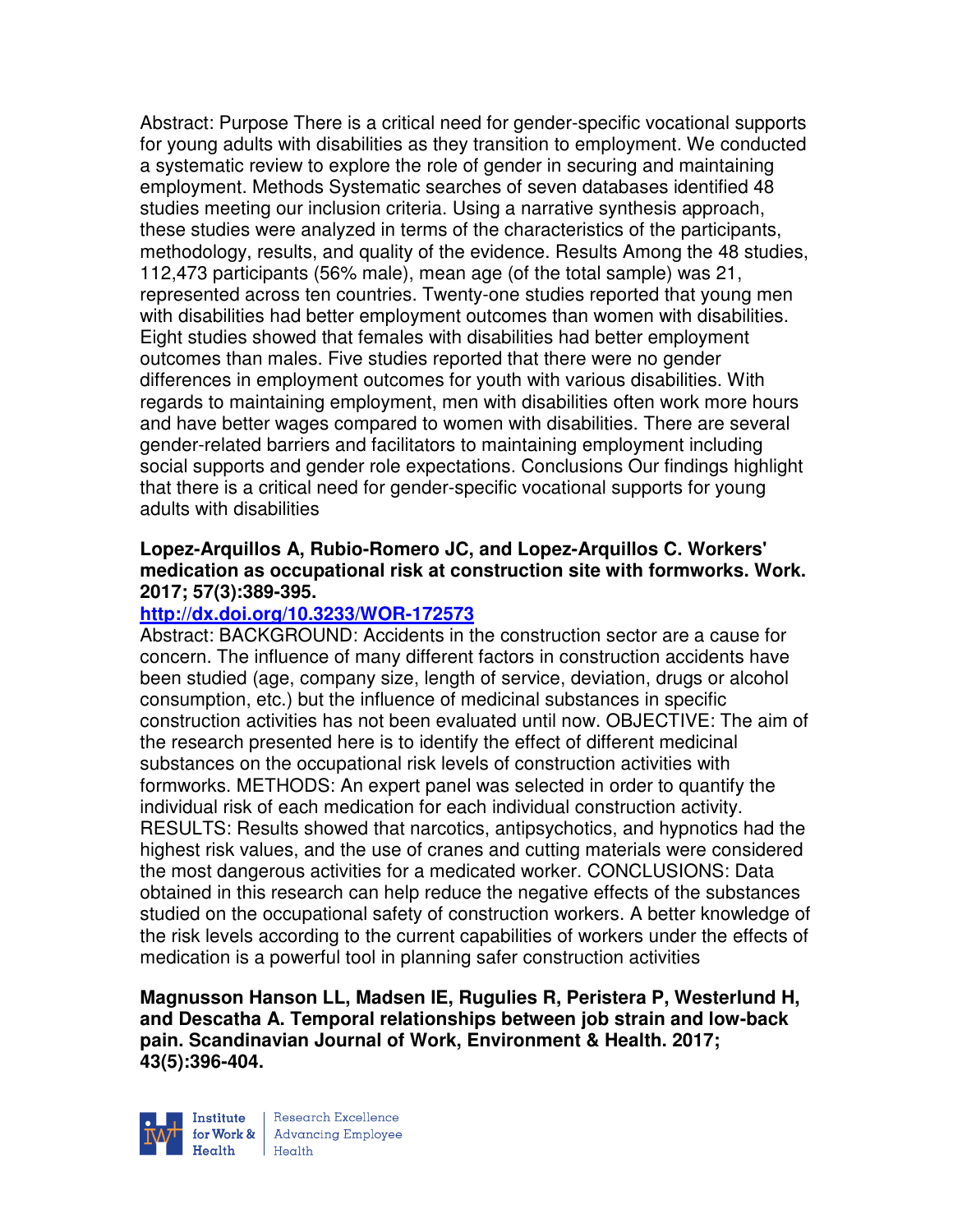## **http://dx.doi.org/10.5271/sjweh.3654**

Abstract: Objectives Psychosocial working conditions are suggested risk factors for low-back pain, but it is unclear whether these associations are causal. The present study examined whether there are lagged and bidirectional associations between job strain and low-back pain and further controlled for unmeasured timeinvariant confounding. Methods The study was based on four biennial waves of data from the Swedish Longitudinal Occupational Survey of Health (SLOSH), including 3084 men and women. Cross-lagged analyses using structural equation modeling (SEM) were conducted on job strain, a combination of high job demands and low control, and any as well as low-back pain severity (how much any problems affected the respondents life). Analogous SEM (dynamic panel) models with fixed effects were also fitted to remove confounding from time-invariant factors (such as non-observed individual and environmental factors, eg, genetics, childhood conditions, personality). Results The SEM models indicated bidirectional associations between job strain and any back pain over a 2-year time lag (beta=0.21 and 0.19, P<0.05), when adjusting for a range of covariates. Job strain was also associated with an increase in low-back pain severity and vice versa. However, the SEM models with fixed-effects showed no statistically significant lagged relationships between job strain and any or lowback pain severity (beta=-0.05 and beta=0.00, respectively). Conclusions This study suggests that associations between job strain and low-back pain with a lag of years may be due to residual confounding by time invariant characteristics. Further studies are, however, needed to elucidate short-term relationships

#### **Pekkala J, Blomgren J, Pietilainen O, Lahelma E, and Rahkonen O. Occupational class differences in diagnostic-specific sickness absence: a register-based study in the Finnish population, 2005-2014. BMC Public Health. 2017; 17(1):670.**

**http://dx.doi.org/10.1186/s12889-017-4674-0 [open access]** Abstract: BACKGROUND: Musculoskeletal diseases and mental disorders are major causes of long-term sickness absence in Western countries. Although sickness absence is generally more common in lower occupational classes, little is known about class differences in diagnostic-specific absence over time. Focusing on Finland during 2005-2014, we therefore set out to examine the magnitude of and changes in absolute and relative occupational class differences in long-term sickness absence due to major diagnostic causes. METHODS: A 70-per-cent random sample of Finns aged 25-64 linked to register data on medically certified sickness absence (of over 10 working days) in 2005-2014 was retrieved from the Social Insurance Institution of Finland. Information on occupational class was obtained from Statistics Finland and linked to the data. The study focused on female ( $n = 658,148-694,142$ ) and male ( $n = 604,715-$ 642,922) upper and lower non-manual employees and manual workers. The agestandardised prevalence, the Slope Index of Inequality (SII) and the Relative Index of Inequality (RII) were calculated for each study year to facilitate examination of the class differences. RESULTS: The prevalence of each

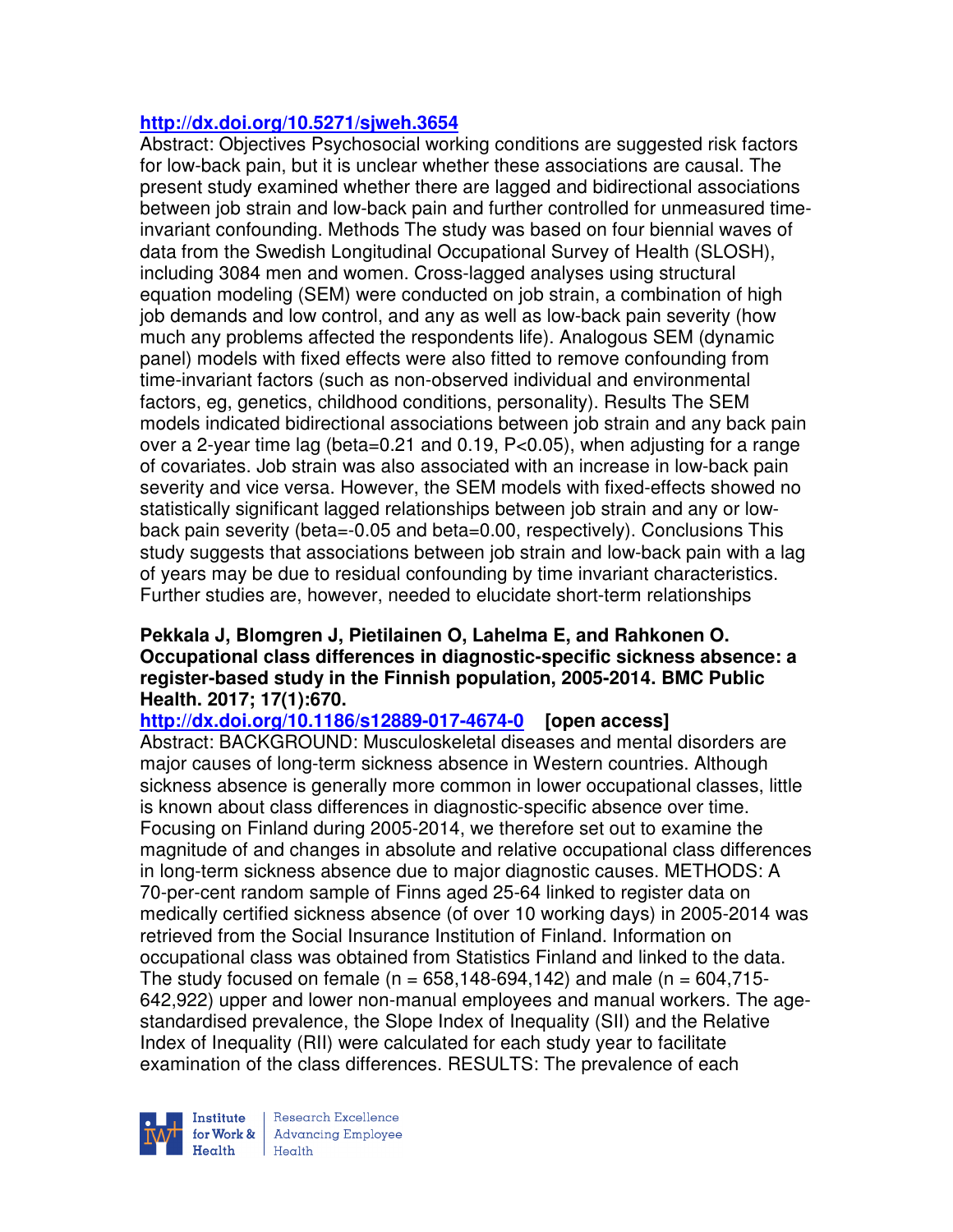diagnostic cause of sickness absence declined during the study period, the most common causes being musculoskeletal diseases, mental disorders and injuries. The prevalence of other causes under scrutiny was less than 1 % annually. By far the largest absolute and relative differences were in musculoskeletal diseases among both women and men. Moreover, the absolute differences in both genders ( $p < 0.0001$ ) and the relative differences in men ( $p < 0.0001$ ) narrowed over time as the prevalence declined most among manual workers. Both genders showed modest and stable occupational class differences in mental disorders. In the case of injuries, no major changes occurred in absolute differences but relative differences narrowed over time in men ( $p < 0.0001$ ) due to a strong decline in prevalence among manual workers. Class differences in the other studied diagnostic causes under scrutiny appeared negligible. CONCLUSIONS: By far the largest occupational class differences in long-term sickness absence concerned musculoskeletal diseases, followed by injuries. The results highlight potential targets for preventive measures aimed at reducing sickness absence and narrowing class differences in the future

#### **Sewdas R, de Wind A, van der Zwaan LGL, van der Borg WE, Steenbeek R, van der Beek AJ, and Boot CRL. Why older workers work beyond the retirement age: a qualitative study. BMC Public Health. 2017; 17(1):672. http://dx.doi.org/10.1186/s12889-017-4675-z [open access]**

Abstract: BACKGROUND: The aims of the present study were to: 1) gain insight into reasons for working beyond the statutory retirement age from older workers' perspectives, and 2) explore how the domains of the research framework Study on Transitions in Employment, Ability and Motivation (STREAM) can be applied to working beyond retirement age. METHODS: A qualitative research design included individual interviews ( $n = 15$ ) and three focus groups ( $n = 18$ ) participants) conducted with older workers aged 65 years and older continuing in a paid job or self-employment. Interview participants were recruited from an existing STREAM cohort study. Focus group participants were recruited from companies and employment agencies. The data were subjected to thematic analysis. RESULTS: The most important motives for working beyond retirement age were maintaining daily routines and financial benefit. Good health and flexible work arrangements were mentioned as important preconditions. The themes emerging from the categorization of the motives and preconditions corresponded to the domains of health, work characteristics, skills and knowledge, and social and financial factors from the STREAM research framework. However, our analysis revealed one additional theme-purpose in life. CONCLUSION: This study offers important new insights into the various preconditions and motives that influence working beyond retirement age. In addition, the five domains of the STREAM research framework, including the additional domain of 'purpose in life', seem to be applicable to working beyond retirement age. This knowledge contributes to the development of work-related interventions that enhance older workers' motivation to prolong their working lives

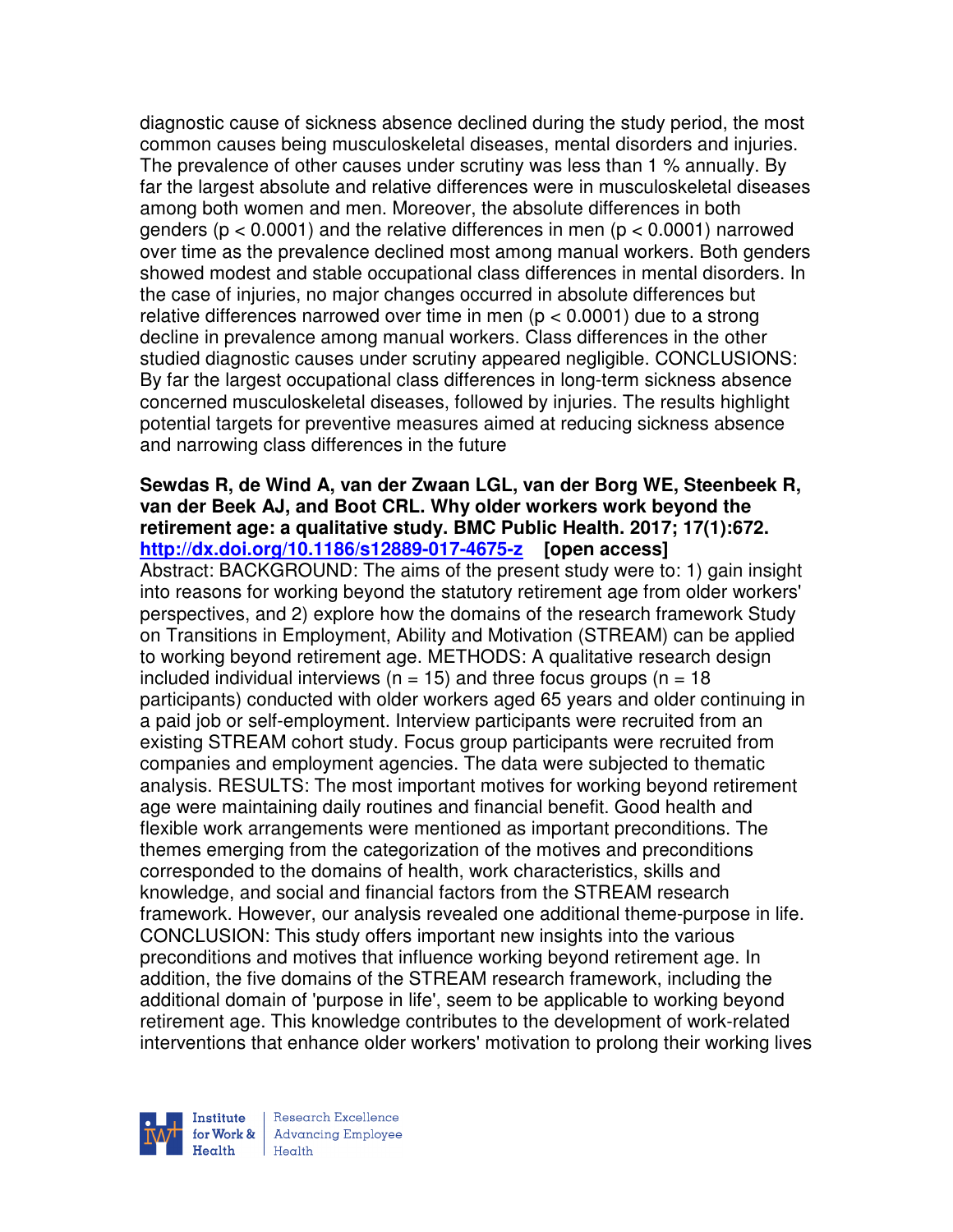**Sundstrup E, Hansen AM, Mortensen EL, Poulsen OM, Clausen T, Rugulies R, Moller A, and Andersen LL. Cumulative occupational mechanical exposures during working life and risk of sickness absence and disability pension: prospective cohort study. Scandinavian Journal of Work, Environment & Health. 2017; 43(5):415-425.** 

## **http://dx.doi.org/10.5271/sjweh.3663**

Abstract: Objectives The aim of this study was to determine the prospective association of cumulative mechanical exposure during working life with healthrelated labor market outcomes. Methods This prospective cohort study combines data from 5076 older workers (age 49-63 years) from the Copenhagen Aging and Midlife Biobank with a job exposure matrix and a national register containing information on social transfer payment. By coding individual job histories from the Danish version of ISCO-codes (International Standard Classification of Occupations), we calculated cumulative occupational mechanical exposures from a JEM for ton-years (lifting 1000 kg each day in one year), lifting-years (lifting loads weighing >/=20 kg >10 times each day in one year), kneeling-years (kneeling for one hour each day in one year) and vibration-years (whole-body vibration for one hour each day in one year). Cox-regression analyses estimated the relative risk of register-based long-term sickness absence (LTSA) and disability pension with cumulative occupational mechanical exposures throughout working life. Analyses were censored for competing events and adjusted for multiple confounders. Results During the follow-up period, 970 persons (19.3%) had  $\ge$ /=1 episode of LTSA and 85 persons (1.7%) were granted a disability pension. Number of ton-, lifting- and kneeling-years showed an exposureresponse association with increased risk of LTSA (P<0.0001). In addition, both long term [>/=20 years; hazard ratio (HR) 1.76 95% CI 1.39-2.22] and short term (<10 years; HR 1.20 95% CI 1.02-1.41) exposure to kneeling work increased the risk of LTSA. Lifting-years, but not the other mechanical exposures, were associated with risk of disability pension (HR 1.75 95% CI 1.01-3.04). Conclusions Cumulative occupational mechanical exposures during working life such as lifting and kneeling work - increased the risk of LTSA. Importantly, being exposed to lifting increased the risk of disability pension

#### **Virtanen M, Oksanen T, Pentti J, Ervasti J, Head J, Stenholm S, Vahtera J, and Kivimaki M. Occupational class and working beyond the retirement age: a cohort study. Scandinavian Journal of Work, Environment & Health. 2017; 43(5):426-435.**

## **http://dx.doi.org/10.5271/sjweh.3645**

Abstract: Objectives The aim of this study was to examine occupational class differences in working more than six months beyond the mandatory retirement age and factors that may contribute to these differences. Methods The study comprised a prospective cohort study of a total of 5331 Finnish municipal employees (73% women) who were not on work disability pension and reached the age eligible for old-age pension in 2005-2011. Occupational class included four categories: managers and professionals, lower grade non-manual, skilled

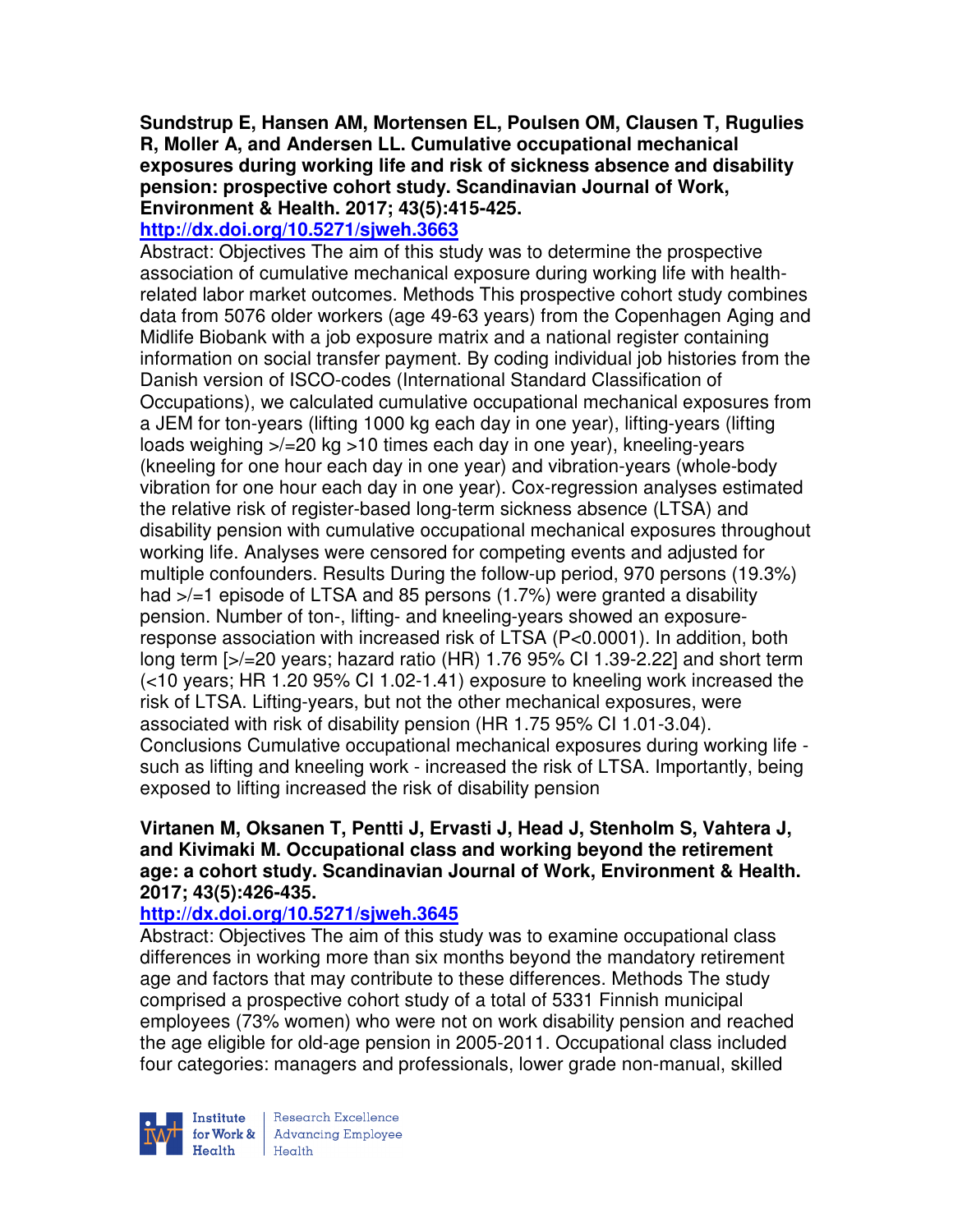manual, and elementary occupations. Survey responses while at work were linked to national health and pension registers. Results A total of 921 participants (17.3%) worked beyond the pensionable age. Compared with elementary workers, skilled manual workers had a similar probability [gender-adjusted risk ratio (RR) 0.95, 95% confidence interval (95% CI) 0.72-1.23] while lower grade non-manual workers had a 2.03-fold (95% CI 1.59-2.58), and managers and professionals had a 1.79-fold (95% CI 1.41-2.27) probability of working beyond the pensionable age. Adjustment for physical workload (32.0% in lower nonmanual, 36.7% in managers and professionals), work time control (20.4% and 11.4%) and perceived work ability (16.5% and 29.1%) contributed to the largest attenuation for these associations. Analyses using a counterfactual approach suggested greater mediated effects for physical workload and work time control than those observed in traditional mediation analyses. Conclusions Employees with higher occupational classes are two times more likely to continue working beyond the retirement age compared to those with lower occupational classes. A large proportion of these differences were explained by having physically light job, better work time control, and better self-rated work ability among employees with high occupational class

#### **Weiner BJ, Lewis CC, Stanick C, Powell BJ, Dorsey CN, Clary AS, Boynton MH, and Halko H. Psychometric assessment of three newly developed implementation outcome measures. Implementation Science. 2017; 12(1):108.**

**http://dx.doi.org/10.1186/s13012-017-0635-3 [open access]** Abstract: BACKGROUND: Implementation outcome measures are essential for monitoring and evaluating the success of implementation efforts. Yet, currently available measures lack conceptual clarity and have largely unknown reliability and validity. This study developed and psychometrically assessed three new measures: the Acceptability of Intervention Measure (AIM), Intervention Appropriateness Measure (IAM), and Feasibility of Intervention Measure (FIM). METHODS: Thirty-six implementation scientists and 27 mental health professionals assigned 31 items to the constructs and rated their confidence in their assignments. The Wilcoxon one-sample signed rank test was used to assess substantive and discriminant content validity. Exploratory and confirmatory factor analysis (EFA and CFA) and Cronbach alphas were used to assess the validity of the conceptual model. Three hundred twenty-six mental health counselors read one of six randomly assigned vignettes depicting a therapist contemplating adopting an evidence-based practice (EBP). Participants used 15 items to rate the therapist's perceptions of the acceptability, appropriateness, and feasibility of adopting the EBP. CFA and Cronbach alphas were used to refine the scales, assess structural validity, and assess reliability. Analysis of variance (ANOVA) was used to assess known-groups validity. Finally, half of the counselors were randomly assigned to receive the same vignette and the other half the opposite vignette; and all were asked to re-rate acceptability, appropriateness, and feasibility. Pearson correlation coefficients were used to